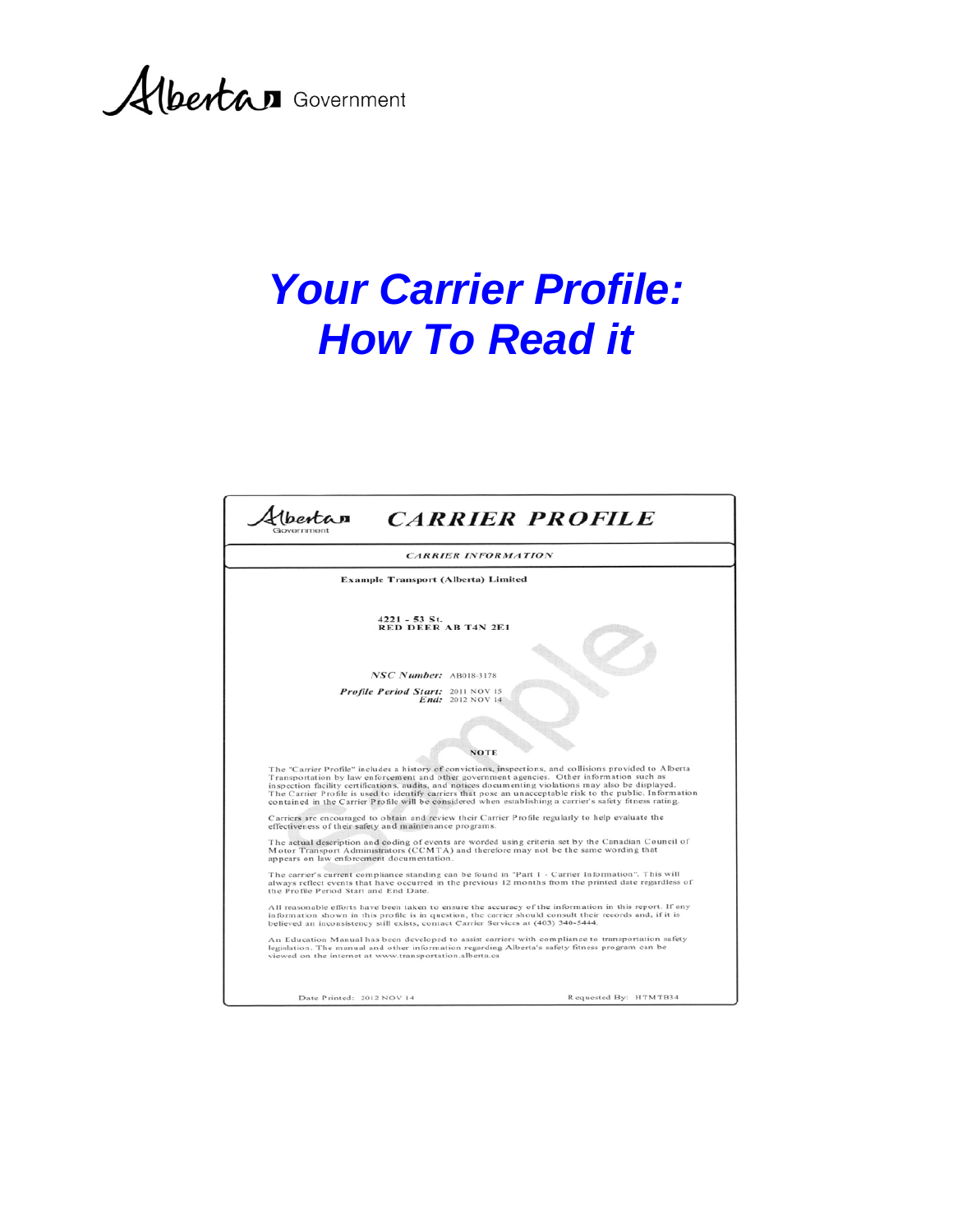## *Table of Contents*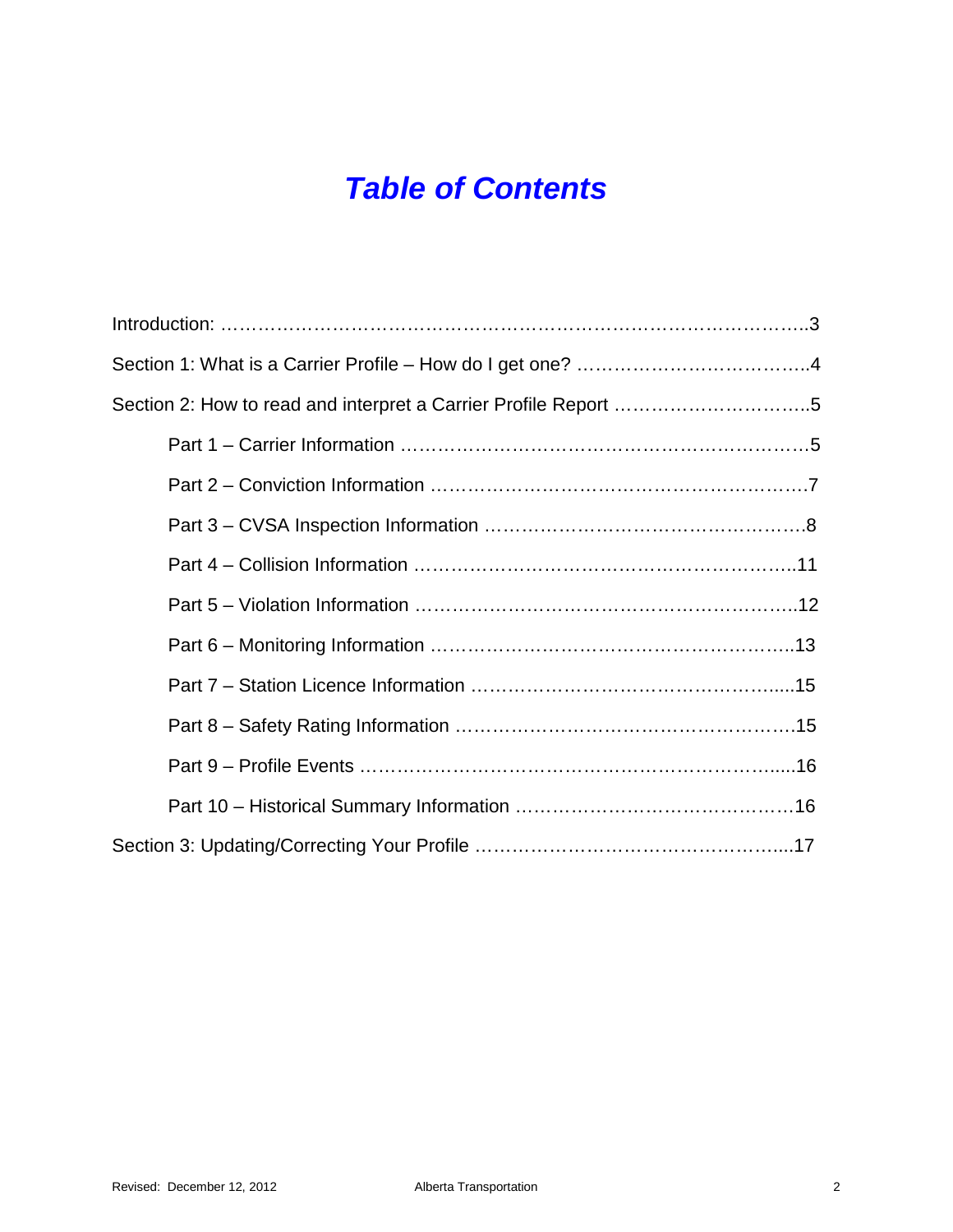## *Introduction*

The National Safety Code (NSC) for commercial vehicles consists of 16 individual safety standards designed to reduce the number and severity of collisions involving commercial vehicles. Standard 7 requires all Canadian jurisdictions to maintain a Carrier Profile on those carriers regulated under their NSC program. While the Carrier Profile is designed to identify high risk carriers to provincial regulators, it serves as a valuable tool for assisting carriers in evaluating the effectiveness of their safety and maintenance programs.

Each carrier that operates a NSC vehicle must obtain a Safety Fitness Certificate (SFC), maintain an acceptable Safety Fitness Rating (rating) and implement written safety and maintenance plans. Those carriers that represent an unacceptable risk to the public may have their rating changed to "Unsatisfactory" and their SFC cancelled. This would result in the carrier not being able to register or operate an NSC vehicle.

Provincial regulators use a carrier's profile largely in determining a carrier's safety rating. Only information pertaining to a NSC bus or truck and its driver is displayed on a Carrier Profile and used by the Alberta government in its monitoring program.

Under both provincial and federal legislation a NSC bus is defined as a motor vehicle that is originally designed for carrying 11 or more persons, including the driver, and that is used or intended to be used for the transportation of passengers.

For carriers that operate solely within Alberta (provincially regulated carriers), a NSC truck is defined as a truck or truck/trailer combination registered for a gross vehicle weight of 11,794 kilograms or more. Alberta carriers that operate outside of the province (federally regulated carriers) must comply with federal legislation. Under this federal legislation, trucks registered in excess of 4,500 kilograms must comply with SFC requirements.

A copy of a sample Carrier Profile can be accessed via our website <http://www.transportation.alberta.ca/667.htm>If you do not have a copy of your own Carrier Profile, we recommend you refer to the sample profile regularly while reviewing this document.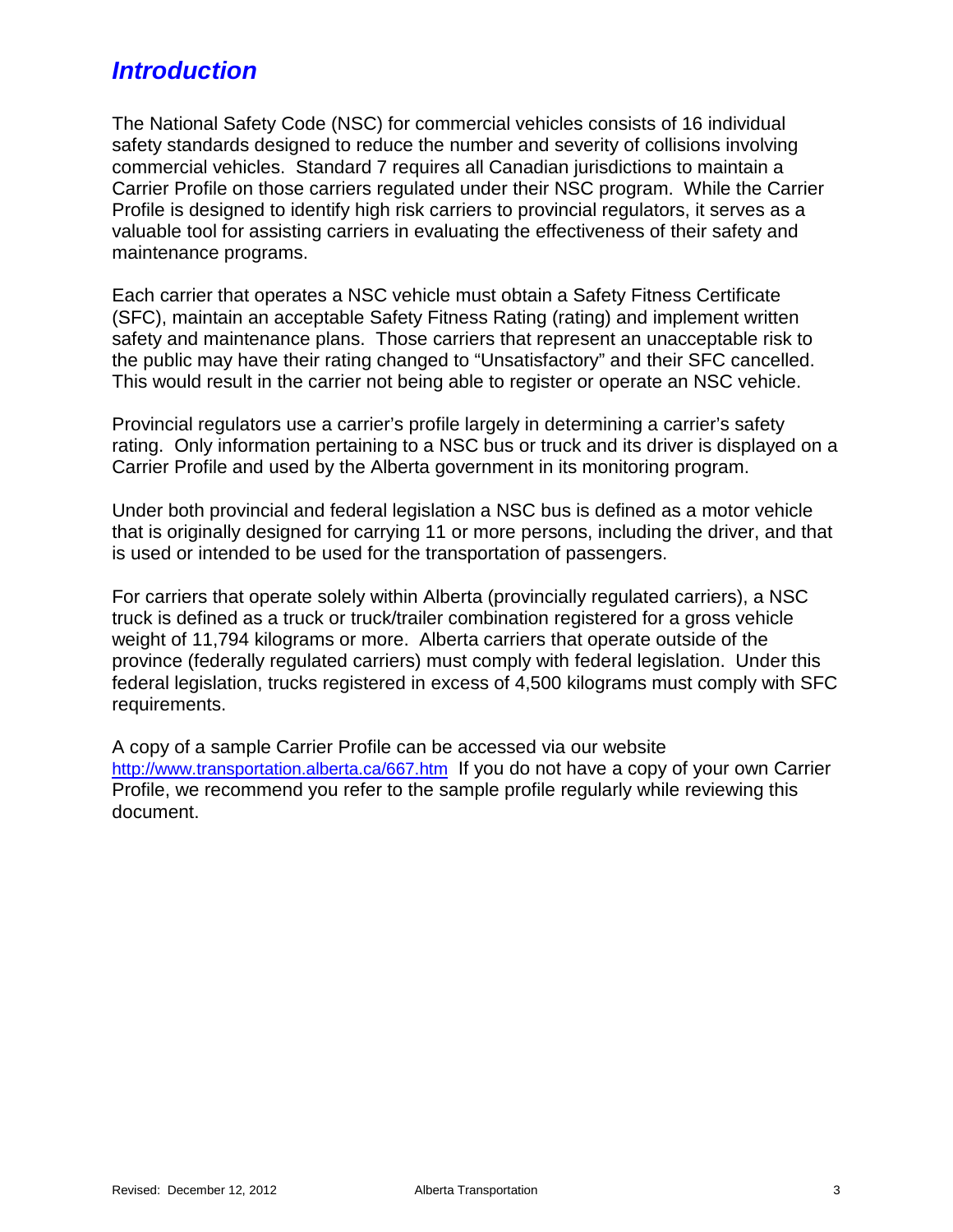## *Section 1: What is a Carrier Profile and how do I get one?*

The Carrier Profile is a "Report Card" of the carrier's compliance to "On-Road" and "Administrative" requirements and performance based on information collected from across Canada and the United States. Only the carrier named in the Carrier Profile, their authorized agent or an enforcement agency can obtain a copy of the full profile information.

Every carrier operating NSC vehicles registered in Alberta has a Carrier Profile. If this carrier also has NSC vehicles registered in another jurisdiction, then that jurisdiction will issue a separate SFC and maintain a Carrier Profile which identifies profile events relative to the NSC vehicles plated in that jurisdiction.

Carrier profile formats vary between jurisdictions. The standard Alberta Carrier Profile includes information regarding:

- A carrier's Safety Fitness Rating
- A carrier's Operating Status (federal or provincial)
- 12 months of events involving NSC vehicles registered in the carrier's name and the persons driving those vehicles. Events include;
	- o Convictions,
	- o CVSA inspections, and
	- o Reportable collisions from all Canadian jurisdictions, and
	- o Violations identified in Alberta where no charges were laid.

Where a carrier leases on an owner/operator and the owner/operator's vehicle is registered in the carrier's name, all profile events involving the owner operator will be displayed on the carrier's profile.

To encourage carriers to obtain and review their carrier profile, the Alberta government provides two free profiles to carriers annually. A fee of \$2 + GST per page is charged thereafter.

A copy of a Carrier Profile can be requested by:

- The carrier:
- An authorized employee of the carrier, or
- If previously authorized in writing, a carrier representative (e.g. a consultant, an insurance company, etc.).

All carriers are encouraged to register and obtain their Carrier Profile through the web. The web provides immediate access to the Carrier Profile during and after normal business hours. To register, go to

<https://www.trans.gov.ab.ca/TravisWebLogin/redirect.htm>and select "Register".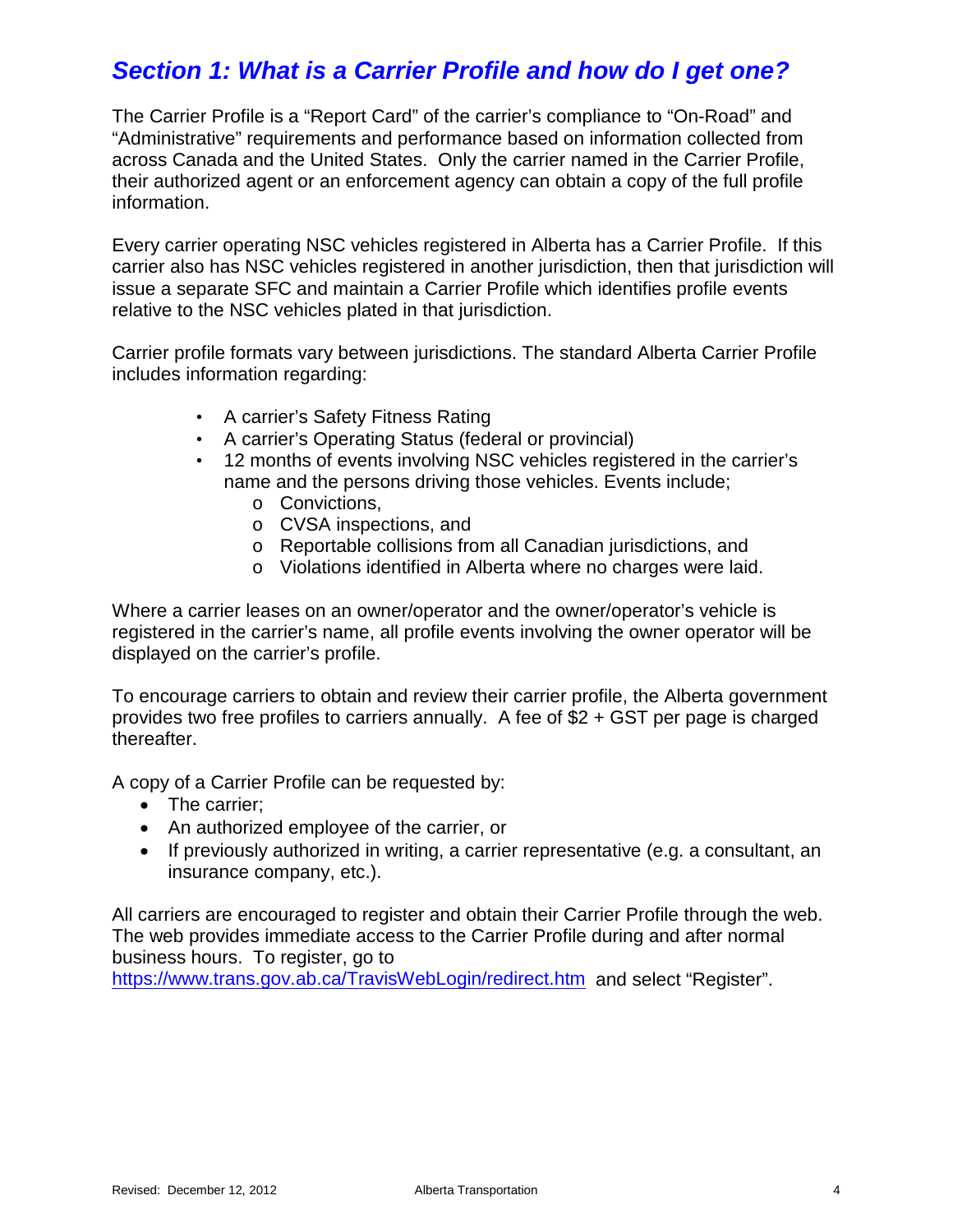If no access to the internet is available, mail or fax a written request to:

Alberta Transportation - Carrier Services 4<sup>th</sup> Floor Provincial Building 4920 51 Street Red Deer, AB T4N 6K8 Fax: 403 340-4806

## **Section 2: How to read and interpret your Carrier Profile Report**

The Carrier Profile is divided into 10 parts as follows:

- PART 1 Carrier Information
- PART 2 Conviction Information
- PART 3 CVSA Inspection Information
- PART 4 Collision Information
- PART 5 Violation Information
- PART 6 Monitoring Information (by request only)
- PART 7 Station Licence Information (by request only)
- PART 8 Safety Rating Information (by request only)
- PART 9 For internal use only, however, a carrier can request this section when obtaining a Carrier Profile and as a result extra information is displayed under Part 10
- PART 10 Historical Summary (by request only)

A company's Carrier Profile is typically printed for a 12 month period, however, a carrier can request any period starting from April 1998. The following is a description of each part and a brief interpretation of the information provided.

#### *Part 1 – CARRIER INFORMATION*

Part 1 of the Carrier Profile gives an overall snapshot of a company's current safety status including current Safety Fitness Rating, Operating Status (federal or provincial), and a summary of Conviction, CVSA Inspection and Collision event history. **Part 1 always displays the last 12 months of data, the carrier's current Safety Fitness Rating and Operating Status as of the date the Carrier Profile was requested. This is to ensure the carrier is always aware of their current status with the Alberta Government.**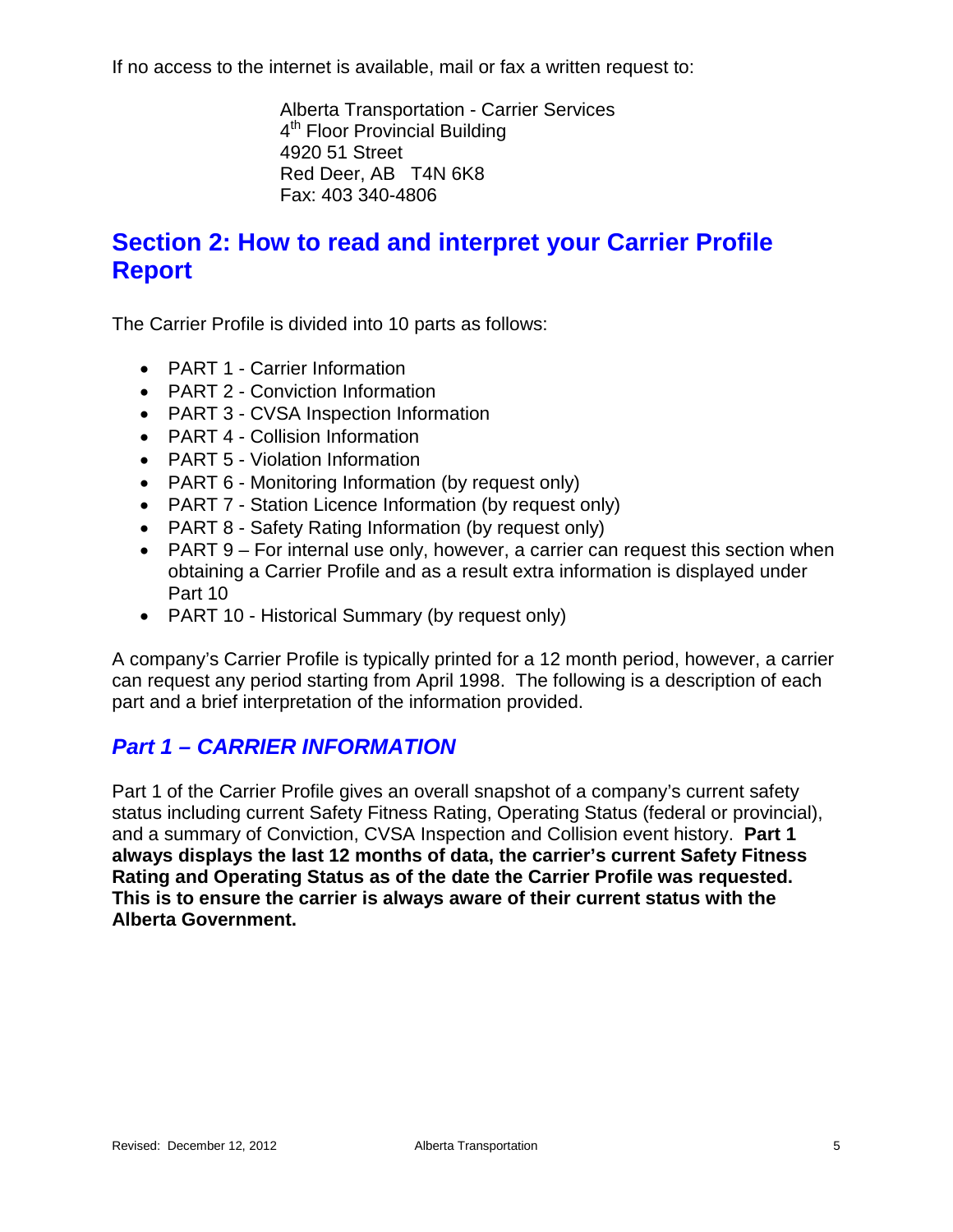#### **SAFETY FITNESS CERTIFICATE**

Displays the carrier's current **Safety Fitness Rating**.

The four ratings are:

- Satisfactory Carrier has passed a full NSC audit and has not appeared on the Alberta government's monitoring list for a prescribed period of time.
- Satisfactory Unaudited Carrier's initial rating upon entry into the industry.
- Conditional the Alberta government has identified significant safety issues with the carrier and has intervened.
- Unsatisfactory Carrier is an unacceptable risk to the public. Carriers with an "Unsatisfactory" safety rating may not operate an NSC vehicle.

Also displayed is the carrier's current **Operating Status** of "provincial" or "federal". Having the proper Operating Status is critical to a carrier's operation. Only those carriers with a "federal" operating status may operate outside of Alberta. Carriers found operating with the wrong Operating Status may be charged with an offence and detained until the appropriate Operating Status has been obtained.

#### **RISK FACTOR (R-Factor – carrier must strive for the lowest score)**

**R-Factor Score** is shown as a number. The lower the number, the better the score and the less likely the carrier is to have a future collision. This number is calculated by considering conviction, CVSA Failure Rate and collision event data over the past 12 month period.

**Fleet Range** identifies the fleet range a carrier falls under. Fleet range is important because carriers are compared to other carriers in their fleet range under Carrier Services' monitoring program.

**Fleet Type** will be either "truck" or "bus". A carrier is a "bus" type if 50 percent or more of the NSC fleet meets the definition of a NSC bus. A NSC bus is one that has a manufacturer's seating capacity of 11 or more persons including the driver.

**Contribution to R-Factor** is a breakdown by percent contribution of each of the three elements: convictions, CVSA inspections, and collisions that are combined to calculate the R-Factor score. The higher the percentage, the more influence that particular element of monitoring had on determining the R-Factor score.

#### **NSC MONITORING PROGRAM ON: (date)**

The **Carrier's Monitoring Stage** identifies if the carrier is on the Alberta government's monitoring list and at what stage. If a carrier's R-Factor score is high enough to place them on a monitoring stage, then a number 1 - 4 will appear. The number 4 identifies those carriers considered to represent the highest risk to the public.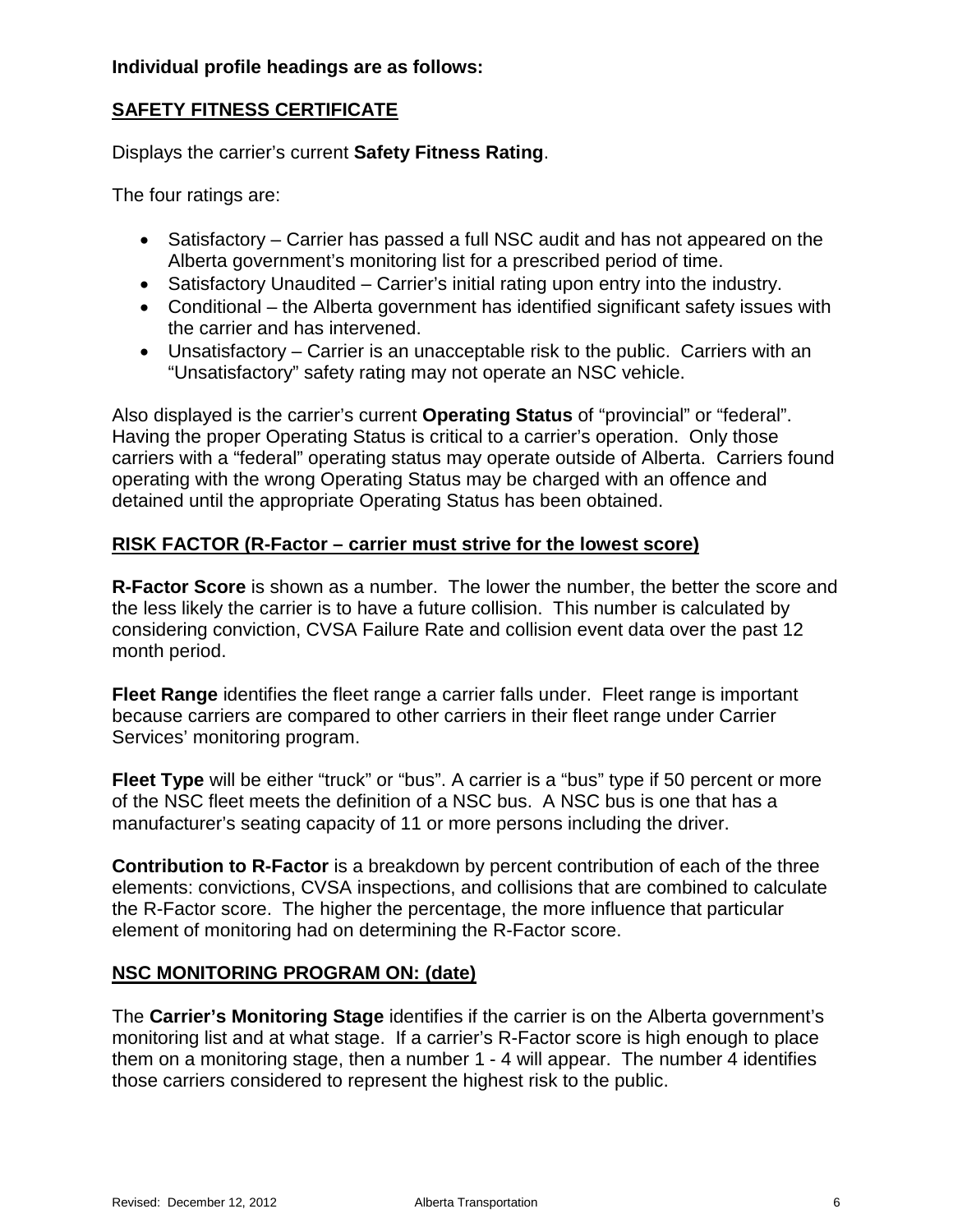**Total number of carriers at the same stage or greater** identifies how many carriers are at the same or higher monitoring stage in the province.

**NSC carriers in Alberta with Safety Fitness Certificates** identifies the number of NSC carriers with a valid Safety Fitness Certificate in Alberta. If a carrier is on monitoring, the monitoring stage and the total number of carriers at the same stage or greater will assist them in determining their compliance level compared to all other NSC carriers in Alberta.

#### **NSC FLEET SIZE On: (date)**

**Average** indicates the carrier's average NSC fleet size over the past 24 month period based on the carrier's fleet size on the first Sunday of each month.

**Current** indicates the carrier's NSC fleet size as of the beginning of the week the profile was run.

After reviewing Part 1 of your profile, you will have a good summary of the current onroad information known by Carrier Services.

#### *Part 2 – CONVICTION INFORMATION*

The information recorded in this part reflects a traffic ticket that resulted in a conviction being registered in a Canadian court. Convictions are shown in order of offence date, with the most recent shown first. Conviction points remain on a Carrier's Profile for one year from the conviction date.

Information in this part includes an analysis of convictions by offence type, occurrence date, time, and vehicle plate number, the location of the offence, a generic offence description, the driver's name, and offence point values.

Points ranging from 0 to 5 are assigned to a conviction depending on the severity of the offence with 5 points assigned to the most serious offences. These point values are recommended by the Canadian Council of Motor Transportation Administrators (CCMTA) at the national level in an effort to provide consistency amongst jurisdiction's monitoring programs. As an example:

- Faulty lights, not resulting in Out of Service 1 point
- Speed 21−30 kilometres per hour over 2 points
- No permit or contravene conditions of permit 3 points
- Drive while disqualified 5 points

Part 2 is comprised of 4 sections:

- CONVICTION INFORMATION (cover page)
- CONVICTION ANALYSIS
- CONVICTION SUMMARY
- CONVICTION DETAIL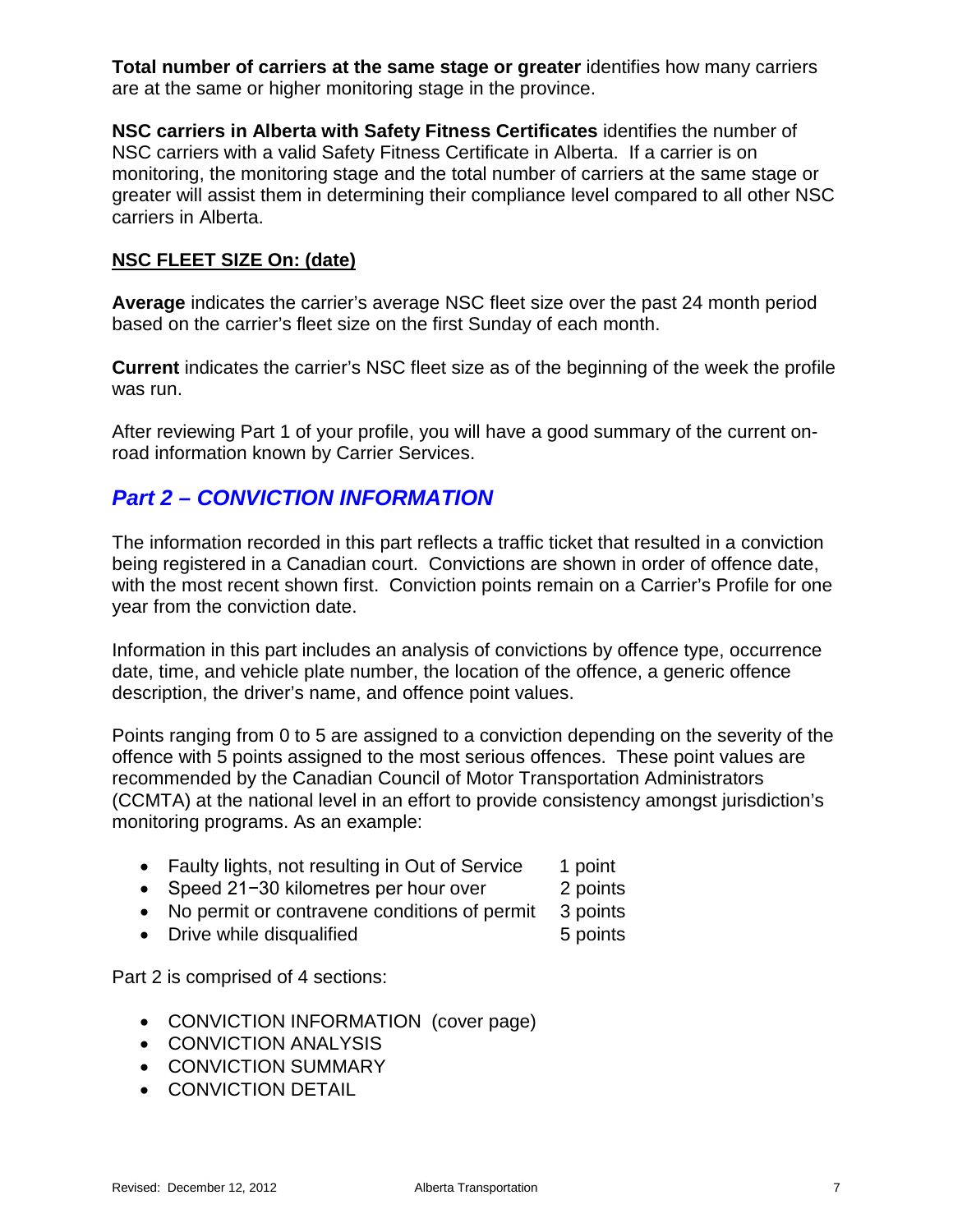If a carrier orders Part 2 when requesting their Profile, they will automatically receive the CONVICTION INFORMATION and CONVICTION ANALYSIS sections. The CONVICTION INFORMATION section provides some general information about Part 2 and the total number of documents and points on the profile accumulated during the requested timeframe. The CONVICTION ANALYSIS section provides a breakdown of the identified convictions into 15 main categories and provides a percentage of the number of convictions included in each category. This part assists the carrier in identifying the main areas of non-compliance.

The CONVICTION SUMMARY section provides the carrier with the following details on each conviction:

- Event date
- Document (ticket) number
- Jurisdiction in which the violation was detected
- Vehicle plate number
- Driver's name
- Generic offence description
- Point values for each conviction identified

To obtain additional information about each conviction, the CONVICTION DETAIL section also includes the following details:

- Time of the offence
- Enforcement agency that issued the traffic ticket
- Location of the offence
- CCMTA code (Generic identifier for data exchange with other jurisdictions)
- Conviction date
- Additional verbiage describing the violation

### *Part 3 – CVSA* **INSPECTION INFORMATION**

Part 3 provides information on inspections conducted under the Commercial Vehicle Safety Alliance (CVSA) inspection program both in Canada and the U.S. for the time period requested. CVSA inspections remain on a Carrier's Profile for one year from the date the inspection occurred.

The five types of CVSA inspections are:

- Level 1 − North American Standard Inspection − complete inspection of the vehicle and driver
- Level 2 − walk around inspection of the vehicle and driver
- Level 3 − driver only inspection
- Level 4 − one time examination of a particular item
- Level 5 − complete inspection of the vehicle only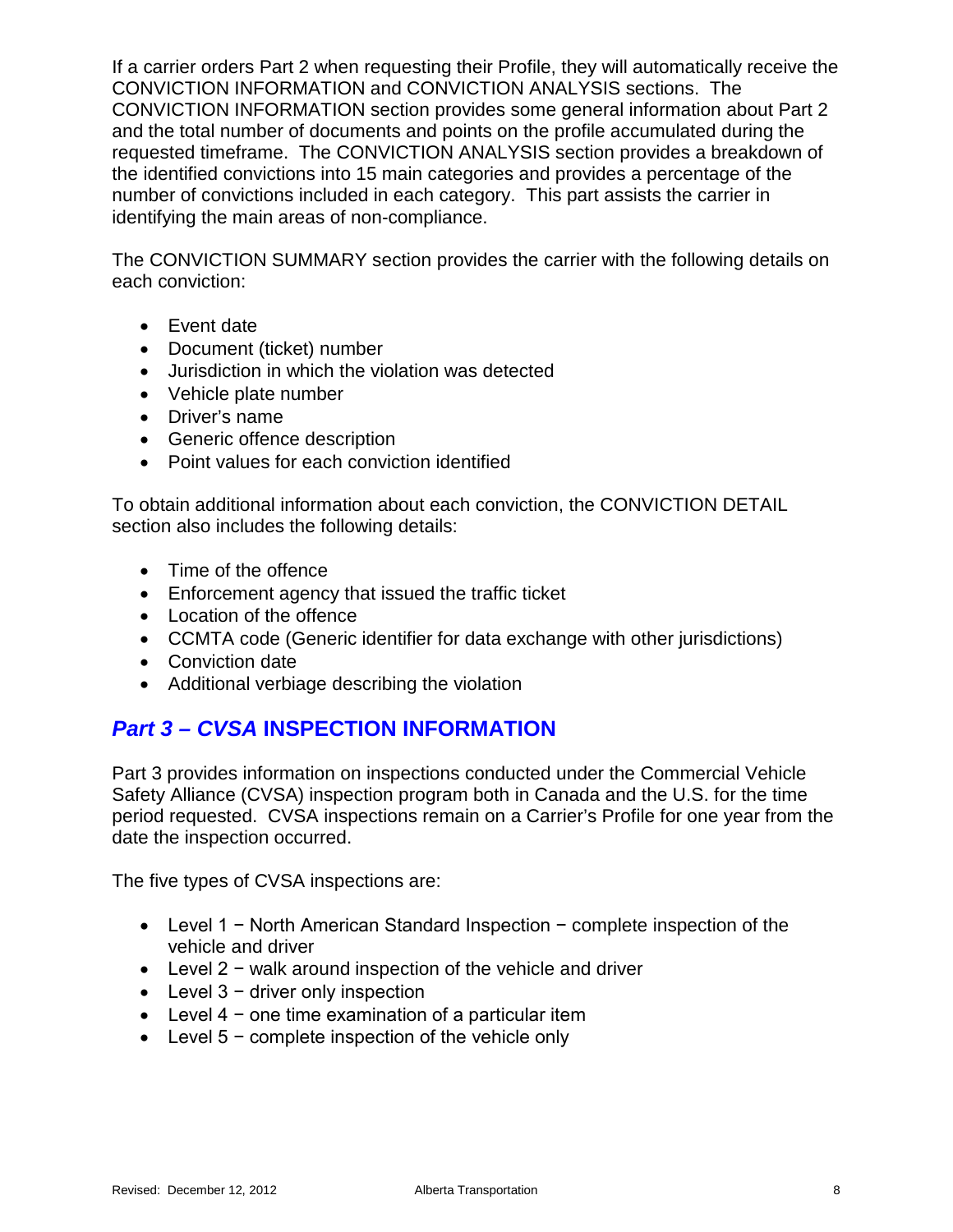Each inspection will result in one of the following:

- Pass − no defect(s) found, CVSA decal issued
- Requires attention − defect(s) found, none were "Out of Service" defects
- Out of Service − one or more "out of service" CVSA defect(s) identified

If a CVSA defect is noted on the CVSA Inspection Detail pages, it will be indicated by an "X" for Requires Attention or an "O" for Out of Service. All defects identified are regulatory violations.

The CVSA failure rate assigns a point for each Out of Service CVSA Inspection and a quarter of a point for Required Attention CVSA Inspections. These numbers are then added up and divided against the total number of inspections performed on the carrier and multiplied by a constant that is based on fleet size.

The carrier must have a minimum number of CVSA inspections before the failure rate can be calculated; the minimum number is based on fleet size

| <b>Fleet Size</b> | <b>Minimum Inspections</b> |
|-------------------|----------------------------|
| Single Vehicle    |                            |
| 2-19 Vehicles     |                            |
| 20-50 Vehicles    | 10                         |
| 51-100 Vehicles   | 15                         |
| $100 + V$ ehicles | ንበ                         |

If a carrier does not have the minimum number of CVSA inspections, the CVSA Failure Rate is defaulted to 0.

Part 3 is comprised of 4 sections:

- CVSA INSPECTION INFORMATION (cover page)
- CVSA INSPECTION ANALYSIS
- CVSA INSPECTION SUMMARY
- CVSA INSPECTION DETAIL

The CVSA INSPECTION INFORMATION section provides some general information about Part 3 and the total number of Passed, Requires Attention and Out of Service inspection results. The CVSA INSPECTION ANALYSIS section provides a breakdown of the identified CVSA defects into 18 main categories, the number of Out Of Service and Requires Attention defects in each category, and a percentage of defects identified in each category. This part assists the carrier with identifying deficiencies in their inspection and maintenance program.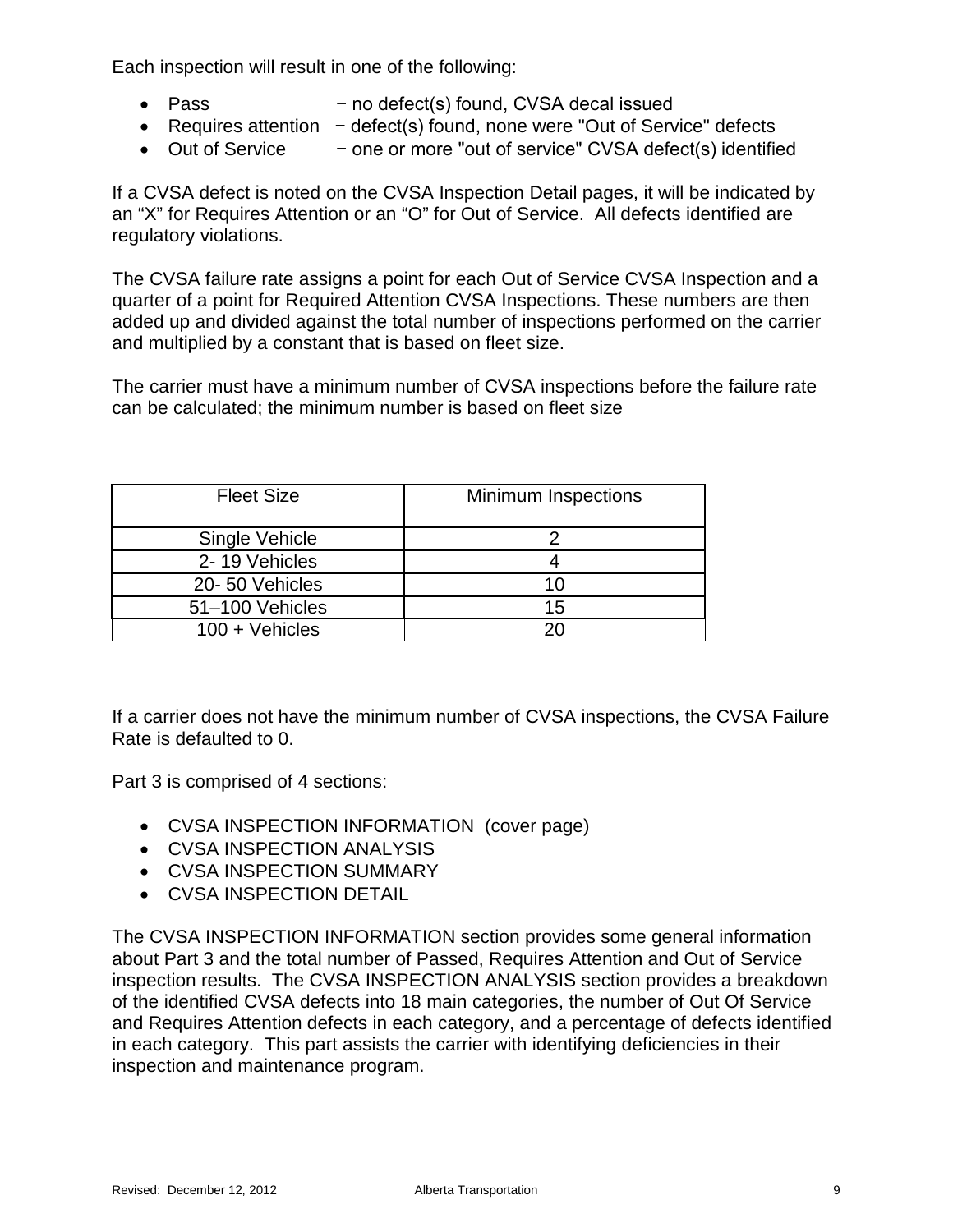The CVSA INSPECTION SUMMARY provides the carrier with the following details on each CVSA inspection:

- Date of CVSA inspection
- CVSA document number
- Jurisdiction in which the inspection was conducted
- The agency code of the enforcement body that completed the inspection
- The vehicle plate number and jurisdiction
- The level of CVSA inspection conducted
- The CVSA inspection result (Passed, Requires Attention, or Out Of Service)
- CVSA Failure Rate

To obtain additional information about each inspection the CVSA INSPECTION DETAIL section also includes the following details:

- Time of inspection
- A description of the agency that conducted the inspection
- More specific description of where the inspection was conducted
- Driver's name
- Description and vehicle data of units inspected
- If a Requires Attention Result (indicated by an "X") or an Out Of Service Result (indicated by an "O") was detected in one of the 18 categories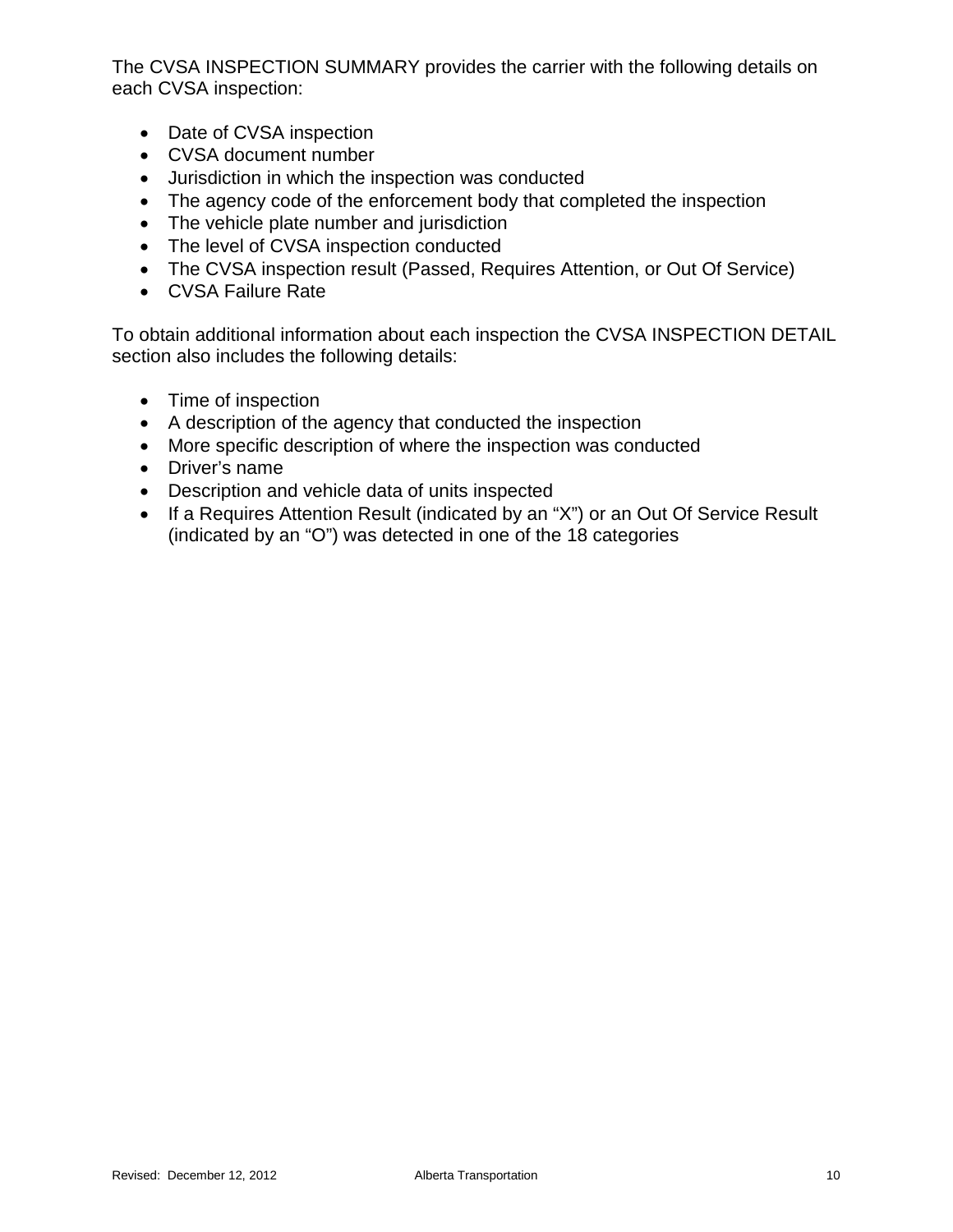#### *Part 4 – COLLISION INFORMATION*

Part 4 provides collision information supplied by enforcement agencies across Canada and the U.S. The collisions where considered reportable under the jurisdiction's legislation in which the collision event occurred. Collision points remain on a Carrier's Profile for one year from the date the event occurred.

In Alberta, "reportable collisions" are those where the collision resulted in:

- 1. property damage of \$2,000 or greater
- 2. personal injury, or
- 3. fatality

All reportable collisions appear on a carrier's profile at least 45 days after the event date. This is to allow carriers the option to have the collision evaluated for preventability prior to the collision appearing on the profile. Collisions that have not been evaluated under an approved process appear on the Carrier Profile as "Not Evaluated" and will be assigned points. This is to acknowledge that although the collision appears on the carrier's profile, the collision may have been non-preventable on the carrier's behalf. Collisions that have been evaluated will remain on the profile with or without assigned points regardless of whether or not the collision was deemed non-preventable.

More information on the evaluation program is available through the website at [www.transportation.alberta.ca/656.htm](http://www.transportation.alberta.ca/656.htm)

Carriers are encouraged to review and evaluate every collision internally in order to identify areas where safety and compliance can be improved.

Each collision is assigned a point value based on the severity of the collision. Point values are assigned as follows:

- Two points are assigned for a property damage collision
- Four points are assigned for a collision involving resulting in a injury
- Six points are assigned for a collision resulting in a fatality

Only the highest point value will be assigned per collision. Points will be removed from the carrier profile only where the collision has been evaluated and the collision was deemed non-preventable.

Part 4 is comprised of 3 sections:

- COLLISION INFORMATION (cover page)
- COLLISION SUMMARY
- COLLISION DETAIL

The COLLISION INFORMATION section provides some general information about Part 4 and the total number of property damage, injury and fatality collisions. The numbers of non-preventable, preventable, or not evaluated collisions are also provided for the time period requested.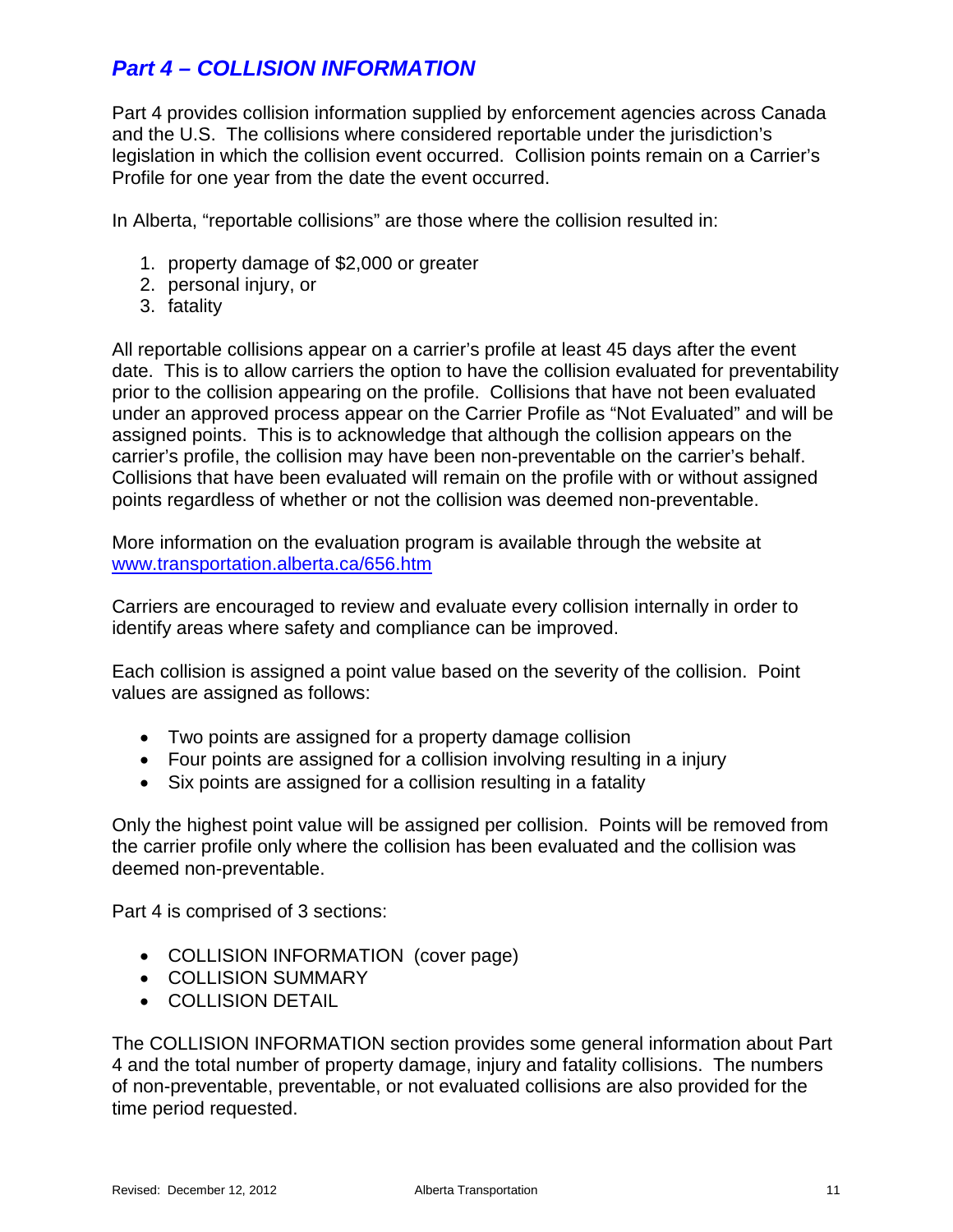The COLLISION SUMMARY section provides the carrier with the following:

- Date of the collision
- Collision document number
- Jurisdiction where the collision occurred
- Vehicle plate number and jurisdiction
- If the collision has been evaluated
- If the collision was evaluated, if it was found preventable or non-preventable
- Collision severity and points (property damage, injury, fatality)

To obtain additional information on each collision the COLLISION DETAIL section also includes the following details:

- Time of the collision
- Driver's name
- Location of the collision
- Description of the vehicle

#### *Part 5 – VIOLATION INFORMATION*

Part 5 is a summary of violations documented by enforcement agencies. Each violation is a contravention of an act or regulation where no prosecution has been entered.

No points will be assigned to violations under this part and these violations are not used when calculating the carrier's R-factor score. However, violations may be considered when reviewing a carrier's overall safety fitness. Violations will remain on a Carrier's Profile for one year from the date the event occurred.

Information in this part includes an analysis of violations by offence type, occurrence date, time, a vehicle plate number, the location of the offence, a generic offence description and the driver name.

Part 5 is comprised of 4 sections:

- VIOLATION INFORMATION (cover page)
- VIOLATION ANALYSIS
- VIOLATION SUMMARY
- VIOLATION DETAIL

If a carrier orders Part 5 of the profile they will automatically receive the VIOLATION INFORMATION and VIOLATION ANALYSIS sections. The VIOLATION INFORMATION section provides some general information about Part 5 and the total number of documents on the profile during the period of time requested. The VIOLATION ANALYSIS section provides a breakdown of the identified violations into 15 main categories and provides a percentage of violations in each category. This section assists the carrier in identifying the main areas of non-compliance.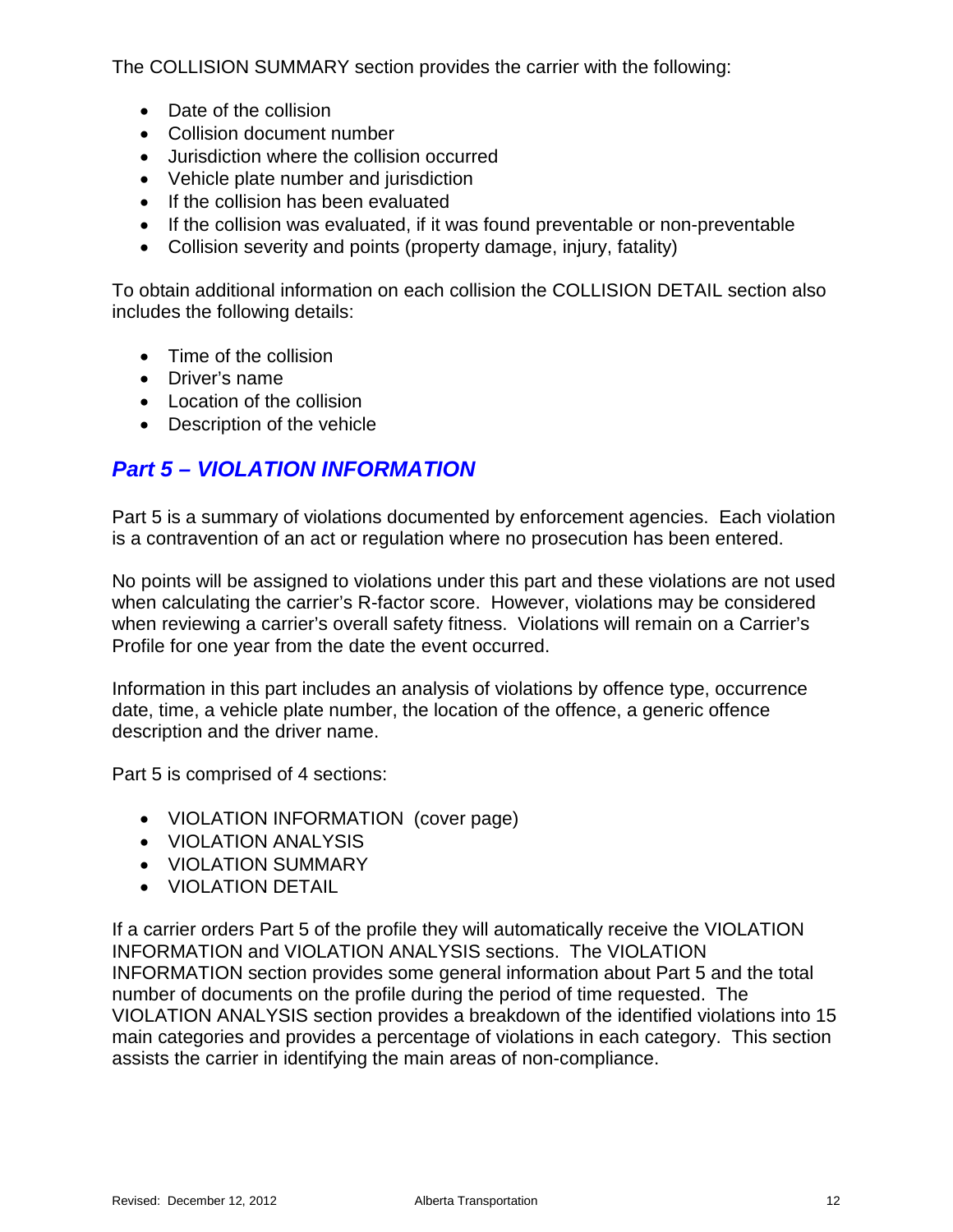The VIOLATION SUMMARY section provides the carrier with the following details on each violation:

- Event date
- Document number
- Jurisdiction in which the violation was detected
- Vehicle plate number
- Driver's name
- Generic offence description

To obtain additional information about each violation, the VIOLATION DETAIL section also includes the following details:

- Time of the offence
- Enforcement agency that issued the report
- Location of the offence
- Act/Section
- CCMTA code
- Additional verbiage describing the violation

#### *Part 6 – MONITORING INFORMATION*

This Part is a valuable tool for looking at a carrier's performance over an extended period. It was designed to provide a summary of a carrier's monitoring history for the period of time requested.

Under this Part, carriers can track their monthly monitoring history, compare themselves to other carriers in their fleet range, and track their R-Factor score and history of contributions to the R-Factor. Even carriers that are not on Carrier Services' monitoring list can benefit from reviewing Part 6.

Part 6 is comprised of three sections:

- MONITORING INFORMATION
- MONITORING SUMMARY
- MONITORING DETAIL

The MONITORING INFORMATION section is provided with every profile and provides some general information about this Part. No statistical information is attached to this page.

The MONITORING SUMMARY section provides a variety of information, presented monthly including:

- The type of carrier, "Truck" or "Bus" (carrier can only be one; a carrier is classified as a "Bus" if 50 percent or more of the fleet are NSC buses)
- Carrier's average NSC fleet size calculated over a 24-month period if data is available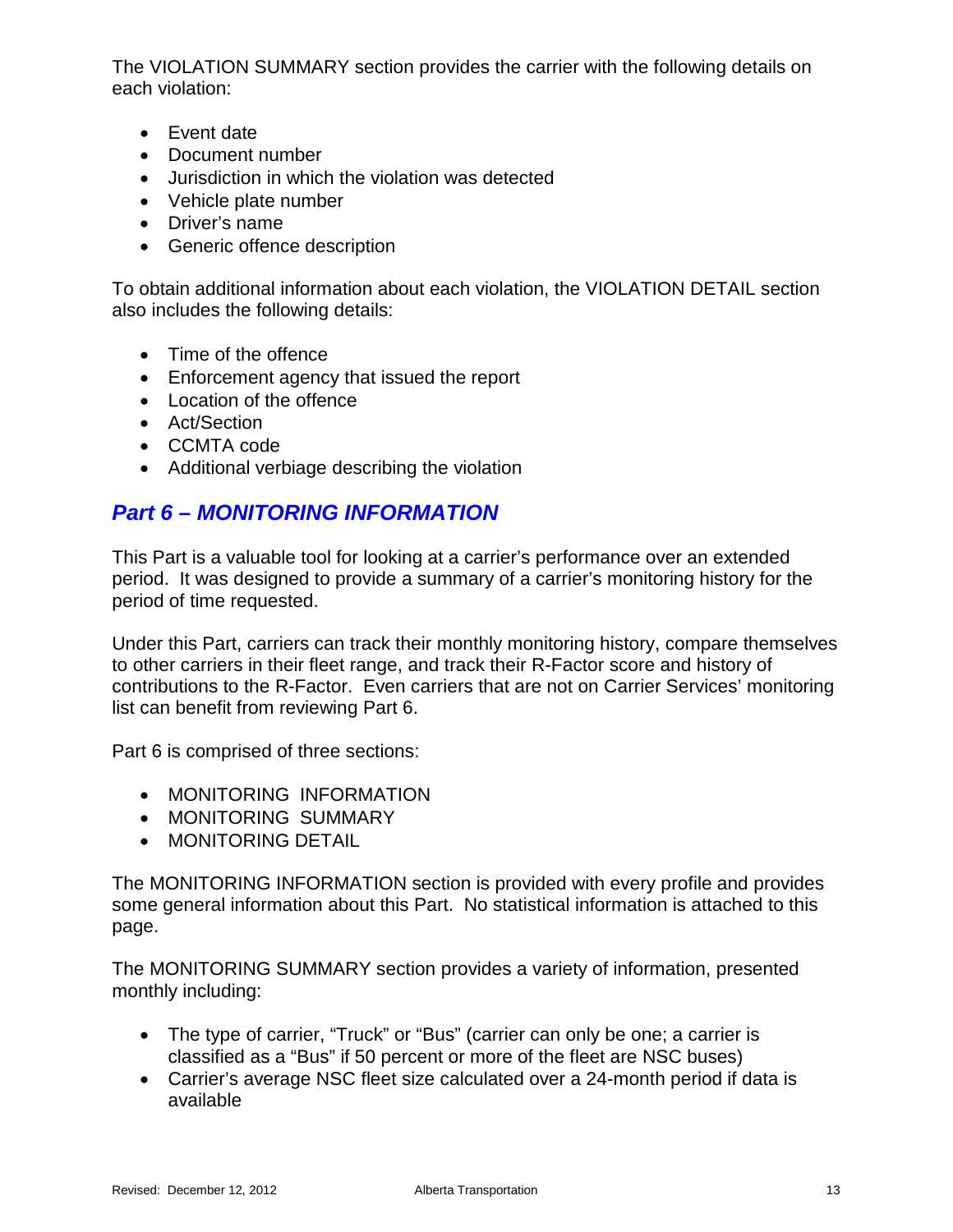- Carrier's current fleet size calculated on the first Sunday of each month
- Carrier's R-Factor score and the present contribution that each of the three elements; convictions, CVSA Failure Rate, and collisions have on the score
- Carrier's CVSA Out of Service Rate
- Carrier's monitoring stage, if any. If a carrier is on Carrier Services monitoring list for a specific month, then a 1, 2, 3 or 4 will be displayed. The number 4 represents a carrier with the greatest risk to the public.

Industry information is presented so that carriers can compare themselves to industry averages. Under INDUSTRY MONITORING INFORMATION the carrier's R-Factor score can be compared with carriers of the same type (truck or bus) and within the same fleet range.

Under "Monitoring Stage R-Factor threshold for Fleet Range" the R-Factor point ranges are provided for the carrier fleet range for monitoring stages  $1 - 4$ .

Data found under the section MONITORING DETAILS is additional compliance data not found elsewhere in the profile and is relevant to convictions, CVSA inspections, and collisions.

The column headings are defined as follows:

- 1. Avg Fleet Size Average fleet size of NSC vehicles over a 24-month period.
- 2. Convictions Pts/Veh Conviction points (12 months, if available) per NSC vehicle using the 24-month average. This will be blank if there are no points.
- 3. CVSA Inspections Total Insp number of level 1 5 CVSA inspections in the past 12 months. This will be blank if there are no inspections.
- 4. CVSA Inspections OOS Defects/Insp The number of Out of Service CVSA defects detected per CVSA inspection over a 12-month period. This will be blank if there are no CVSA defects.
- 5. CVSA Inspections Total Defects/Insp The total number of defects found per vehicle (includes out of service and requires attention defects). This will be blank if there are no inspections.
- 6. CVSA Inspections OOS percent Out of service inspection rate for level 1 5 inspections (based on 12 months).
- 7. OOS/VEH Number of Out of service inspections per NSC vehicle based on average NSC fleet size over a 24-month period.
- 8. CVSA Failure Rate = [number of Out of Service inspections + (0.25 x the number of Required Attention inspections) ] divided by total number of inspections.
- 9. Collisions PTS/VEH Number of points (2, 4, or 6) per NSC vehicle. Based on carrier's average NSC fleet size over a 24-month period.

At the end of the section there is a heading "Industry Average". Across from "Average" there are numbers under the columns that represent industry averages. The average is based on all other carriers with the same fleet range and carrier type (truck or bus). Based on the data on this page carriers can compare themselves to others in the transportation industry.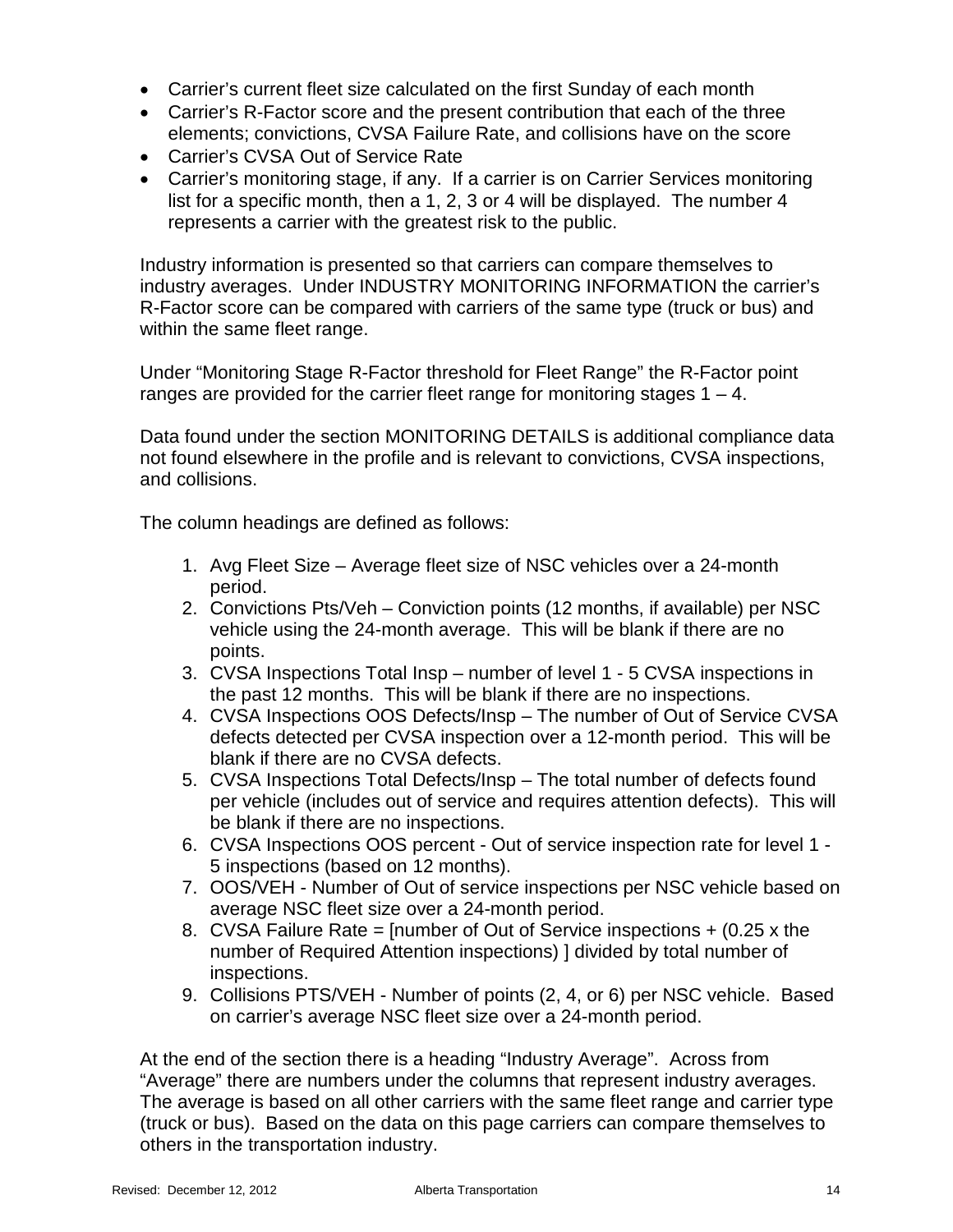## *Part 7 - FACILITY LICENCE INFORMATION*

This Part is included in a Carrier Profile report only if requested.

The information in this Part relates to the carrier's vehicle inspection facility licence(s) if applicable. Only those carriers that are licensed under one of Alberta's vehicle inspection programs will have data in this part. Part 7 is comprised of 2 sections:

- FACILITY LICENCE INFORMATION (cover page)
- FACILITY LICENCE DETAIL

The FACILITY LICENCE INFORMATION section documents some general information about the inspection facility and the carrier's total number of facility licenses.

The FACILITY LICENCE DETAIL section provides detailed information about each facility licence the carrier maintains. Information includes:

- The licence number, name and address of the facility
- Effective and expiry dates of the current licence
- Initial licencing date of the facility
- Current Inspection Program Types the type of inspection program the carrier is authorized to conduct (Commercial (CVIP), Out of Province (OOP), and Salvage (written off vehicles))
- Authorization whether the carrier has an "open" licence (i.e. can conduct inspections on their own as well as other vehicles) or a "carrier limited" (may only conduct inspections on their own vehicles).
- Current Vehicle Authorizations types of vehicles the station is licensed to inspect.

### *Part 8 - SAFETY FITNESS INFORMATION*

Part 8 tracks a carrier's Safety Fitness Rating and Operating Status changes. This part is included in your Carrier Profile report only if requested.

This part is comprised of 2 sections:

- SAFETY FITNESS INFORMATION section This section provides some general information on Safety Fitness Rating and Operating Status.
- SAFETY FITNESS SUMMARY provides a history of Safety Fitness Rating and Operating Status changes including the effective date and expiry date, if applicable.

There are four different Safety Fitness Ratings that may be displayed:

- 1. Satisfactory carrier passed a full NSC Audit and has no identified compliance issues.
- 2. Satisfactory Unaudited issued to new NSC carriers that have not had an NSC audit.
- 3. Conditional carrier has been downgraded to "Conditional" safety fitness rating for compliance concerns. Carrier has been issued conditions to counter safety concerns with the intent to create positive change within their operation.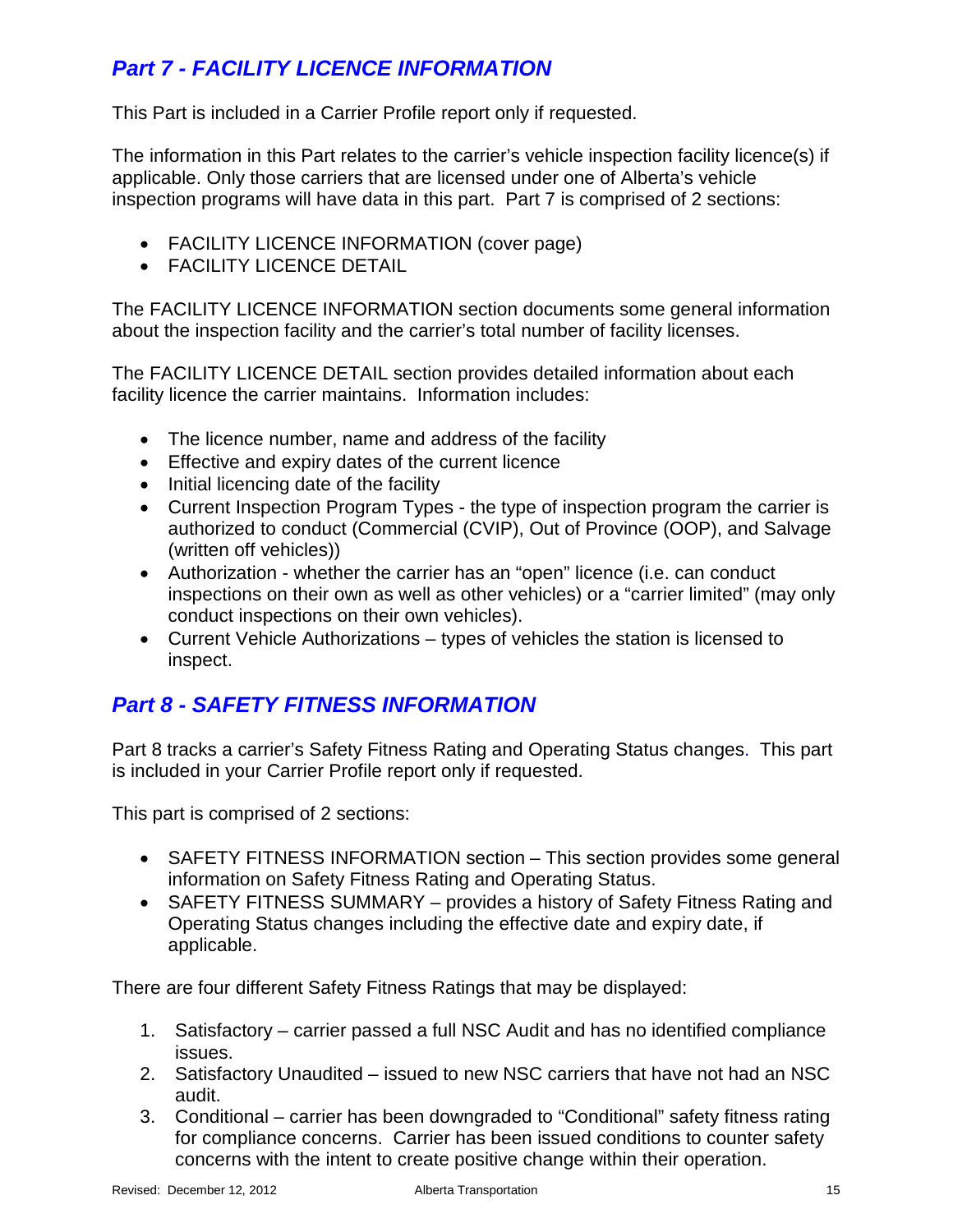4. Unsatisfactory – carrier has been downgraded to "Unsatisfactory" when Carrier Services' intervention actions have not resulted in sufficient positive change within the carrier's operation and the carrier poses an unacceptable safety risk to the public. Carriers that have an "Unsatisfactory" Safety Fitness Rating may not register or operate an NSC vehicle.

The Operating Status assigned to the carrier specifies whether the carrier can operate outside Alberta. A carrier is assigned one of either two Operating Statuses:

- 1. Provincial this status restricts the carrier's operations under provincial legislation to the operation of commercial vehicles registered for a weight of 11,794 kilograms or greater or commercial passenger vehicles with a manufacturer's seating capacity of 11 or more including the driver within Alberta, or
- 2. Federal this status authorizes the carrier under federal legislation to operate both point to point within and outside of Alberta. This applies to commercial/farm vehicles registered for a weight in excess of 4,500 kilograms or commercial passenger vehicles with a manufacturer's seating capacity of 11 or more including the driver.

Carriers found operating under the wrong Operating Status may be detained, charged with an offence, and/or issued an Administrative Penalty.

#### *Part 9 PROFILE EVENTS*

Part 9 of the Carrier Profile is used by Carrier Services for internal purposes and is not available to the public. However, a person is able to request Part 9 when ordering a Carrier Profile. If a person orders Part 9 then additional information regarding Administrative Penalties and audits will be displayed on Part 10 if applicable.

#### *Part 10 - HISTORY SUMMARY INFORMATION*

This Part includes all on-road events (convictions, CVSA inspections, and collisions) facility audits, monitoring action, station licensing, Operating Status and safety rating changes in date order, with the most recent events displayed first. This part is included in your Carrier Profile report only if requested.

Most of the information in this Part is documented elsewhere in the Carrier Profile with the exception of facility audit and monitoring information.

There is only a Historical Summary to this Part.